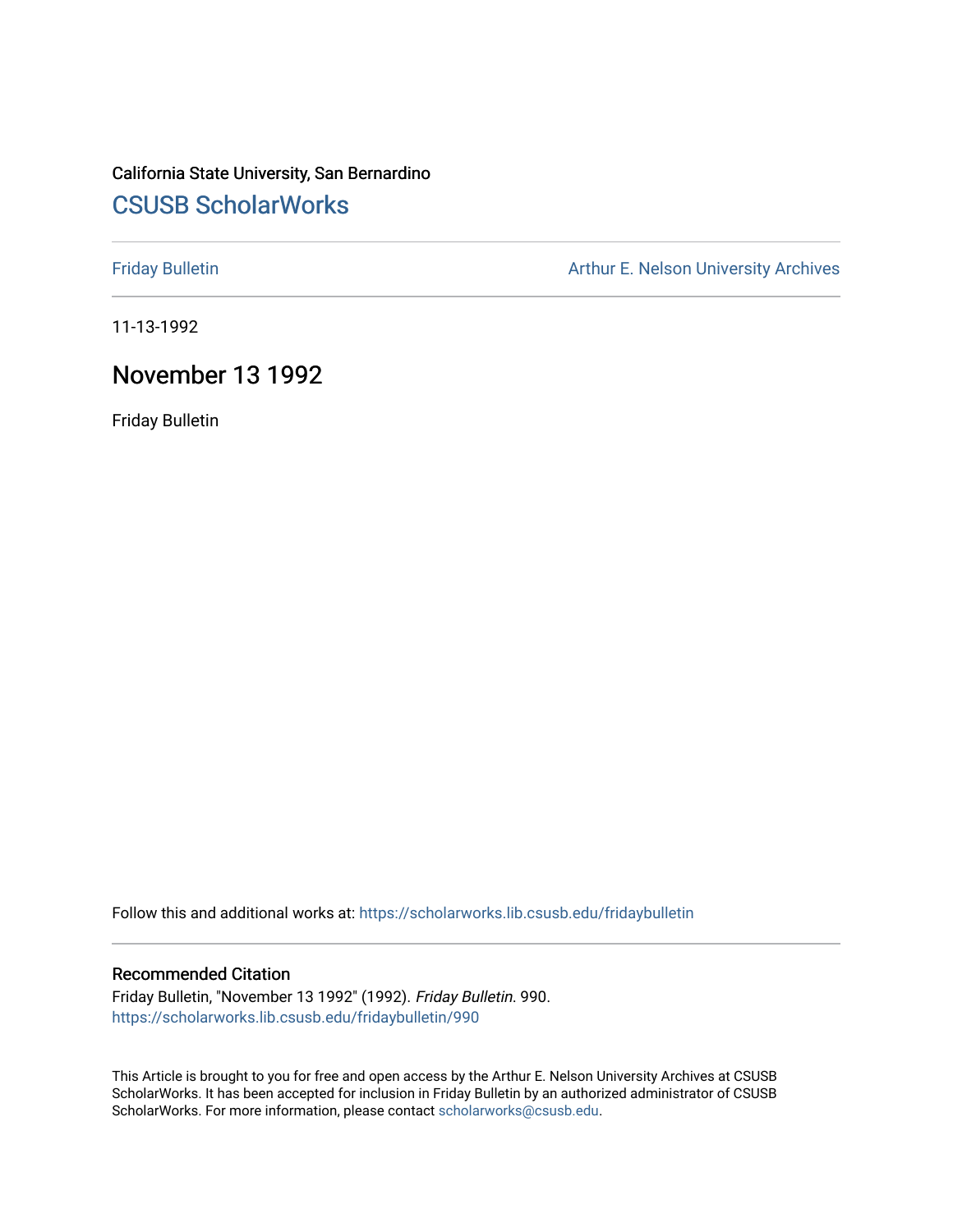# CALIFORNIA STATE UNIVERSITY, SAN BERNARDINO HE NOVEMBER 13, 1992

## **FINAL 1992-93 CAMPUS BUDGET FIGURES** RELEASED

#### READING RECOVERY TEAM

The campus' 1992-93 state general fund budget has been determined after a record delay. The state Legislature did not approve the slate budget until the last week of August and the CSU system did not complete the budget distribution to the campuses until Oct. 19 says Don McKenzie (Budget).

The budget was the product of many adjustments, including a 9.2 percent reduction from the governor's budget, a cut of 7.3 percent to fund systemwide priorities, and Academic Recovery Funds. The campus received \$4,474,394 to accommodate a student full-time equivalent (PTE) load of 8,262 compared with 7,662 from the previous year, and to fund the additional expenses incurred with the opening of University Hall, faculty promotions, and student financial aid. Although the increase in student fees helped to offset the cutback, the campus' total budget of \$60,852,267, which includes other revenues and reimbursements, has been pared back about five percent, notes McKenzie. "We did not hurt as much as

some other universities" in the CSU system because we decided to maintain enrollment current with last year's level, he adds. In addition, the university is serving more than 1,000 PTE students beyond the state general funds allocated by the Califor-

nia State University system While the cannous has been funded for 8,262 FTE, 9,352 PTE students actually are enrolled for the fall quarter. The increase in student fees was used to fund additional class sections for students and other critical needs.

'We anticipate additional revenue corresponding to enrollment over and above the budgeted PTE," McKenzie concludes.

## ADIEU!

Here now is a list of faculty and staff, many—if not all—of whom are not so much retiring from work as they are redirecting their energies. We wish them well. Enjoy.



*Dr. Adria Klein, chair (Elementary/Bilingual Education; front row, thirdfrom left) and program consultant Becky Shook (front row, far right) stand with members of the San Bernardino^ Riverside area's first Reading Recovery teaching team. Reading Recovery is a national, early intervention program forfirst-graders. The California project is headquarteredat CSUSB.* 

ships, each performance of "Love Letters" will be followed by a reception. Curtain time is 8:15 p.m. for the Nov. 19-21 shows, and a 2 p.m. matinee will be held on Nov. 22. All performances are in the University Theatre. Tickets are \$10 for general admission, \$8 for students. More information is available

| <b>Position</b><br>Cal State<br>Department<br>Dr. Joe Bas<br>Professor<br>24<br>Foreign<br>Languages<br>Sociology<br>Assoc. Prof.<br>23<br>Dr. Dominic Bulgarella<br>Professor<br>Dr. James D. Crum<br>Chemistry<br>26<br><b>SAIL</b><br>3<br>Mary Dimon<br>Adjunct<br><b>Course Inst.</b><br>Professor<br>Dr. Melvin G. Hawkins<br>19<br>Social Work<br>22<br>Dr. Leslie P. Herold<br>Assoc. Prof.<br>Psychology<br>Dr. Hal Hoverland<br>Professor<br>20<br>Accounting<br>& Finance<br>Professor<br>24<br>Dr. Nicolai Khokhlov<br>Psychology<br>Dr. Robert A. Lee<br>Professor<br>24<br>English<br>Information<br>Dr. G. Eric McAllister<br>Lecturer<br>7<br>& Dec. Sci.<br>17<br>Assoc. Prof.<br>Nursing<br>Mary L. McGregor<br>Dr. Ed Nelson<br>Assoc. Prof.<br>5<br>Accounting<br>& Finance<br>Professor<br>24<br>Sociology<br>Dr. Cliff Paynton<br>Dr. William L. Slout<br><b>Theatre Arts</b><br>Professor<br>24<br>Asst. V.P.<br><b>Student Srvcs.</b><br>26<br>Doyle J. Stansel<br>Counselor<br><b>Bridget Tucker</b><br>Counseling<br>7<br>Center<br><b>STAFF</b><br>15<br>Anne Crum<br>Liberal<br>Secretary<br><b>Studies</b><br><b>Sue Ellis</b><br>Library<br>Library Asst.<br>26<br>Catherine Freeman<br>Int'l.<br>6<br>Secretary<br>Stdnt, Srvcs.<br>Credentials<br>13<br>Karla Hallum<br>Director<br>21<br>Nadine M. Horenburg<br><b>Property Clerk</b><br>Property<br>Management<br>23<br>Chemistry<br>Instructional<br>Pat Maietta<br>Support Tech.<br>21<br><b>Gerald Welch</b><br>Groundsworker<br>Grounds | <b>FACULTY</b> |               | Years at |
|-------------------------------------------------------------------------------------------------------------------------------------------------------------------------------------------------------------------------------------------------------------------------------------------------------------------------------------------------------------------------------------------------------------------------------------------------------------------------------------------------------------------------------------------------------------------------------------------------------------------------------------------------------------------------------------------------------------------------------------------------------------------------------------------------------------------------------------------------------------------------------------------------------------------------------------------------------------------------------------------------------------------------------------------------------------------------------------------------------------------------------------------------------------------------------------------------------------------------------------------------------------------------------------------------------------------------------------------------------------------------------------------------------------------------------------------------------------------------------------------------------------------------------|----------------|---------------|----------|
|                                                                                                                                                                                                                                                                                                                                                                                                                                                                                                                                                                                                                                                                                                                                                                                                                                                                                                                                                                                                                                                                                                                                                                                                                                                                                                                                                                                                                                                                                                                               | Name           |               |          |
|                                                                                                                                                                                                                                                                                                                                                                                                                                                                                                                                                                                                                                                                                                                                                                                                                                                                                                                                                                                                                                                                                                                                                                                                                                                                                                                                                                                                                                                                                                                               |                |               |          |
|                                                                                                                                                                                                                                                                                                                                                                                                                                                                                                                                                                                                                                                                                                                                                                                                                                                                                                                                                                                                                                                                                                                                                                                                                                                                                                                                                                                                                                                                                                                               |                |               |          |
|                                                                                                                                                                                                                                                                                                                                                                                                                                                                                                                                                                                                                                                                                                                                                                                                                                                                                                                                                                                                                                                                                                                                                                                                                                                                                                                                                                                                                                                                                                                               |                |               |          |
|                                                                                                                                                                                                                                                                                                                                                                                                                                                                                                                                                                                                                                                                                                                                                                                                                                                                                                                                                                                                                                                                                                                                                                                                                                                                                                                                                                                                                                                                                                                               |                |               |          |
|                                                                                                                                                                                                                                                                                                                                                                                                                                                                                                                                                                                                                                                                                                                                                                                                                                                                                                                                                                                                                                                                                                                                                                                                                                                                                                                                                                                                                                                                                                                               |                |               |          |
|                                                                                                                                                                                                                                                                                                                                                                                                                                                                                                                                                                                                                                                                                                                                                                                                                                                                                                                                                                                                                                                                                                                                                                                                                                                                                                                                                                                                                                                                                                                               |                |               |          |
|                                                                                                                                                                                                                                                                                                                                                                                                                                                                                                                                                                                                                                                                                                                                                                                                                                                                                                                                                                                                                                                                                                                                                                                                                                                                                                                                                                                                                                                                                                                               |                |               |          |
|                                                                                                                                                                                                                                                                                                                                                                                                                                                                                                                                                                                                                                                                                                                                                                                                                                                                                                                                                                                                                                                                                                                                                                                                                                                                                                                                                                                                                                                                                                                               |                |               |          |
|                                                                                                                                                                                                                                                                                                                                                                                                                                                                                                                                                                                                                                                                                                                                                                                                                                                                                                                                                                                                                                                                                                                                                                                                                                                                                                                                                                                                                                                                                                                               |                |               |          |
|                                                                                                                                                                                                                                                                                                                                                                                                                                                                                                                                                                                                                                                                                                                                                                                                                                                                                                                                                                                                                                                                                                                                                                                                                                                                                                                                                                                                                                                                                                                               |                |               |          |
|                                                                                                                                                                                                                                                                                                                                                                                                                                                                                                                                                                                                                                                                                                                                                                                                                                                                                                                                                                                                                                                                                                                                                                                                                                                                                                                                                                                                                                                                                                                               |                |               |          |
|                                                                                                                                                                                                                                                                                                                                                                                                                                                                                                                                                                                                                                                                                                                                                                                                                                                                                                                                                                                                                                                                                                                                                                                                                                                                                                                                                                                                                                                                                                                               |                |               |          |
|                                                                                                                                                                                                                                                                                                                                                                                                                                                                                                                                                                                                                                                                                                                                                                                                                                                                                                                                                                                                                                                                                                                                                                                                                                                                                                                                                                                                                                                                                                                               |                |               |          |
|                                                                                                                                                                                                                                                                                                                                                                                                                                                                                                                                                                                                                                                                                                                                                                                                                                                                                                                                                                                                                                                                                                                                                                                                                                                                                                                                                                                                                                                                                                                               |                |               |          |
|                                                                                                                                                                                                                                                                                                                                                                                                                                                                                                                                                                                                                                                                                                                                                                                                                                                                                                                                                                                                                                                                                                                                                                                                                                                                                                                                                                                                                                                                                                                               |                |               |          |
|                                                                                                                                                                                                                                                                                                                                                                                                                                                                                                                                                                                                                                                                                                                                                                                                                                                                                                                                                                                                                                                                                                                                                                                                                                                                                                                                                                                                                                                                                                                               |                |               |          |
|                                                                                                                                                                                                                                                                                                                                                                                                                                                                                                                                                                                                                                                                                                                                                                                                                                                                                                                                                                                                                                                                                                                                                                                                                                                                                                                                                                                                                                                                                                                               |                |               |          |
|                                                                                                                                                                                                                                                                                                                                                                                                                                                                                                                                                                                                                                                                                                                                                                                                                                                                                                                                                                                                                                                                                                                                                                                                                                                                                                                                                                                                                                                                                                                               |                |               |          |
|                                                                                                                                                                                                                                                                                                                                                                                                                                                                                                                                                                                                                                                                                                                                                                                                                                                                                                                                                                                                                                                                                                                                                                                                                                                                                                                                                                                                                                                                                                                               |                |               |          |
|                                                                                                                                                                                                                                                                                                                                                                                                                                                                                                                                                                                                                                                                                                                                                                                                                                                                                                                                                                                                                                                                                                                                                                                                                                                                                                                                                                                                                                                                                                                               |                |               |          |
|                                                                                                                                                                                                                                                                                                                                                                                                                                                                                                                                                                                                                                                                                                                                                                                                                                                                                                                                                                                                                                                                                                                                                                                                                                                                                                                                                                                                                                                                                                                               |                |               |          |
|                                                                                                                                                                                                                                                                                                                                                                                                                                                                                                                                                                                                                                                                                                                                                                                                                                                                                                                                                                                                                                                                                                                                                                                                                                                                                                                                                                                                                                                                                                                               |                |               |          |
|                                                                                                                                                                                                                                                                                                                                                                                                                                                                                                                                                                                                                                                                                                                                                                                                                                                                                                                                                                                                                                                                                                                                                                                                                                                                                                                                                                                                                                                                                                                               |                |               |          |
|                                                                                                                                                                                                                                                                                                                                                                                                                                                                                                                                                                                                                                                                                                                                                                                                                                                                                                                                                                                                                                                                                                                                                                                                                                                                                                                                                                                                                                                                                                                               |                |               |          |
|                                                                                                                                                                                                                                                                                                                                                                                                                                                                                                                                                                                                                                                                                                                                                                                                                                                                                                                                                                                                                                                                                                                                                                                                                                                                                                                                                                                                                                                                                                                               |                |               |          |
|                                                                                                                                                                                                                                                                                                                                                                                                                                                                                                                                                                                                                                                                                                                                                                                                                                                                                                                                                                                                                                                                                                                                                                                                                                                                                                                                                                                                                                                                                                                               |                |               |          |
|                                                                                                                                                                                                                                                                                                                                                                                                                                                                                                                                                                                                                                                                                                                                                                                                                                                                                                                                                                                                                                                                                                                                                                                                                                                                                                                                                                                                                                                                                                                               |                |               |          |
|                                                                                                                                                                                                                                                                                                                                                                                                                                                                                                                                                                                                                                                                                                                                                                                                                                                                                                                                                                                                                                                                                                                                                                                                                                                                                                                                                                                                                                                                                                                               |                |               |          |
|                                                                                                                                                                                                                                                                                                                                                                                                                                                                                                                                                                                                                                                                                                                                                                                                                                                                                                                                                                                                                                                                                                                                                                                                                                                                                                                                                                                                                                                                                                                               |                |               |          |
|                                                                                                                                                                                                                                                                                                                                                                                                                                                                                                                                                                                                                                                                                                                                                                                                                                                                                                                                                                                                                                                                                                                                                                                                                                                                                                                                                                                                                                                                                                                               |                |               |          |
|                                                                                                                                                                                                                                                                                                                                                                                                                                                                                                                                                                                                                                                                                                                                                                                                                                                                                                                                                                                                                                                                                                                                                                                                                                                                                                                                                                                                                                                                                                                               |                |               |          |
|                                                                                                                                                                                                                                                                                                                                                                                                                                                                                                                                                                                                                                                                                                                                                                                                                                                                                                                                                                                                                                                                                                                                                                                                                                                                                                                                                                                                                                                                                                                               |                |               |          |
|                                                                                                                                                                                                                                                                                                                                                                                                                                                                                                                                                                                                                                                                                                                                                                                                                                                                                                                                                                                                                                                                                                                                                                                                                                                                                                                                                                                                                                                                                                                               |                |               |          |
|                                                                                                                                                                                                                                                                                                                                                                                                                                                                                                                                                                                                                                                                                                                                                                                                                                                                                                                                                                                                                                                                                                                                                                                                                                                                                                                                                                                                                                                                                                                               |                |               |          |
|                                                                                                                                                                                                                                                                                                                                                                                                                                                                                                                                                                                                                                                                                                                                                                                                                                                                                                                                                                                                                                                                                                                                                                                                                                                                                                                                                                                                                                                                                                                               |                | <b>Maint.</b> |          |

San Bernardino attorney Bruce Vamer will chair Cal State's Advisory Board for 1992-93. A member of the panel since 1987, Varner succeeds Elise Traynum of Riverside in the leadership post.



In addition to Vamer's involvement on the University Advisory Board, he also has helped to build community support for the Cal State athletics program.

Show, San Bernardino Community Hospital and The Arrowhead Health Care System, and the Friends of the Arrowhead, Inc.

## *ENTERTAINMENT*  "LOVE LETTERS" TO RAISE THEATRE SCHOLARSHIPS

Special performances of the popular A.R. Gumey drama "Love Letters" will feature different pairings of community, Cal State faculty, and alumni actors Nov. 19-22 in a scholarship fundraising benefit at the university.

Featured performers include longtime Riverside community actor Michael Charles paired with Mary Barnes, wife of theatre professor Dr. Ronald Barnes. Riversidebased Cal State alumni Doug Buckhout and Jody Duncan will return to perform together again. They starred last season in the awardwinning play "A Warring Absence," which Duncan wrote, earning national honofs from the American College Theatre Festival.

Other guest actors include Dr. Ernie Garcia, retired dean of education at Cal State, and Dr. Beverly Hendricks, current dean of the university's School of Humanities. Cal State Theatre Arts Department chair Dr. Robert Yowell and Mary Kay Vincent

round out the bill.

"Love Letters," a story that is sometimes funny, sometimes poignant, chronicles<br>the life-long relationship of Andy and Melissa, starting in elementary school and ending with Melissa's death years later. "Love Letters" enjoyed a lengthy run in Los Angeles using different pairings of celebrity

actors.

Staged as a benefit for student scholar-

at Ext. 5876.

## ATTORNEY BRUCE VARNER TO CHAIR UNIVERSITY ADVISORY BOARD

Now in his second four-year term, which will expire in 1995, Vamer will oversee the 21-member board The board provides a community perspective on a broad range of issues affecting the operation and future development of Cal State.

'We are honored that Mr. Vamer has agreed to assume this leadership role at a time when public-private partnerships are so critical to the future development of Cal State," says President Anthony Evans.

Vamer is a partner in the law firm of Gresham, Varner, Savage, Nolan & Tilden. He serves on a number of corporate and civic boards, including Stater Bros., Santee Dairies, Security Pacific National Bank and Roger's Bindery Inc. Additionally, he serves on the board of directors for the National Orange



*Attorney Bruce Varner* 

A graduate of U.C. Santa Barbara and the University of California Hastings College of Law, Varner and his wife, Nancy, make their home in Redlands.